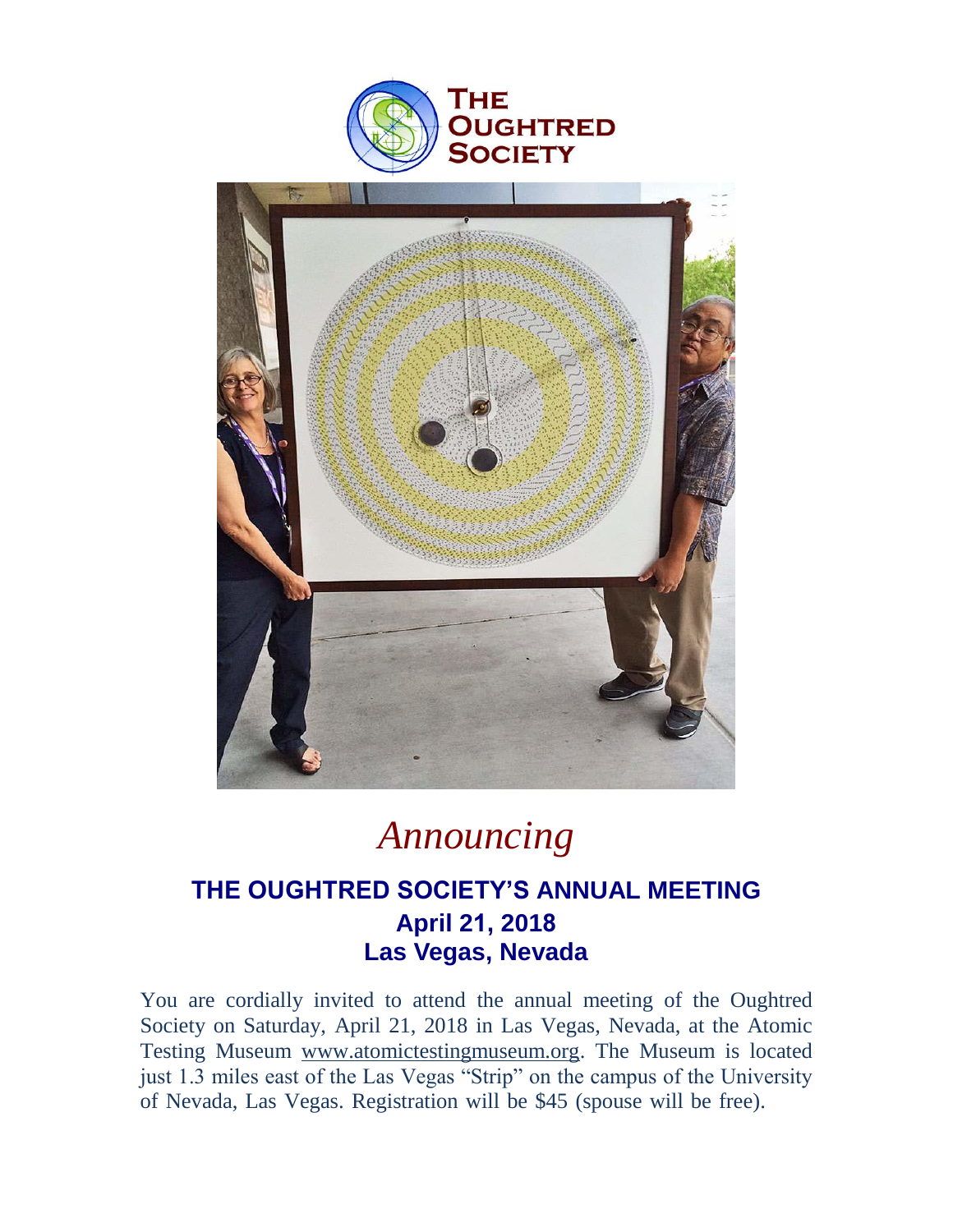A block of rooms LV EHLIQ served at the *Four Points* by *Sheraton Las Vegas* East Flamingo http://www.fourpointslasvegaseastflamingo.com/ at a special flat rate of \$ /night.  $3/(§ 6(§ 2') 2)$  &  $217$ \$ &  $7,1$  \*  $7+.$  $+27$  ( / \$7 7 + 6 7, 0 ( % & \$86 ( 7 + ), 1 \$ / & 2 1 7 5 \$ & 7 + \$6 127%((16[,\\*1\('](http://www.fourpointslasvegaseastflamingo.com/)

# \$6 6221 \$6 3266, % HIDFWLQVWURWLRURP WKHKRWHOU REWDLODOKN WSHFLDO UDWIRU WKH 200 EHSUHVHQWHGKHDU ZKLFKZLOOSUREDEO\EHDVIROORZV

Dial 702-473-6400, select Reservations (option 1). Say "Booking for Atomic Meeting 201 at \$ rate". **A limited number of rooms have been set aside, so early reservations are recommended.** See below for details and early registration requirements!

An optional welcome dinner will be held Friday evening at the hotel in a private room with a fine selection of food supplied by *Buca di Beppo* Italian Restaurant. Cost will be \$30/person. Also, after the meeting on Saturday an optional dinner will again be held at the hotel in a private room at the hotel. These dinners have been popular at past meetings with lots of interaction and discussions! **Please reserve for each dinner by March 1, 201 so that we can get the food ordered and the space reserved.**

# *This meeting is open to Oughtred Society members and non-members***.**  *You do not need to be a member of The Oughtred Society to attend, but participation in the auction does require membership. Registration for the meeting is only \$75 and an Oughtred Society membership is only \$35!*

The meeting will feature displays of slide rule collections, an auction, buying, selling and swapping, three live presentations and the opportunity to meet and talk with fellow slide rule enthusiasts, many of whom are experts in their areas of interest. **Additional items from the Thomas Wyman collection and the Bob Otnes collection will also be offered at the auction.**

All attendees are encouraged, but not required, to bring slide rules and/or Bayculators to display and to sell or trade. Hemmi 257L chemistry rule Salculigraphe "pocket watch" slide rule<br>**Somie of the items that have been offered for sale or auction at the previous meetings Unclude** Singhai slide rules, various models, China Shanghai Chemistry rule new Deci-Lon pocket and 10 inch slide rules Dempster RotaRules Estate Slide Rule Collections Faber-Castell slide rules with addiator Fowler "pocket watch" slide rules Fuller cylindrical slide rule Gerber GraphAnalogue Gerber variable scale Gilson circular slide rules Graphoplex Roplex circular slide rule Gunter type hinged slide rule Hemmi 266 Electronics rule Hemmi 269 Civil Engineering rule Hemmi No. 200 20 inch slide rule IWA Slide Rules K&E Analon slide rule Curta Calculators Lightning mechanical adder Navy Ship Navigation Clock Norma Circular Slide Rules Numerious slide rule books and manuals Numerous 20" slide rules Numerous inexpensive slide rules Numerous K&E and Pickett Slide Rules Otis King cylindrical slide rules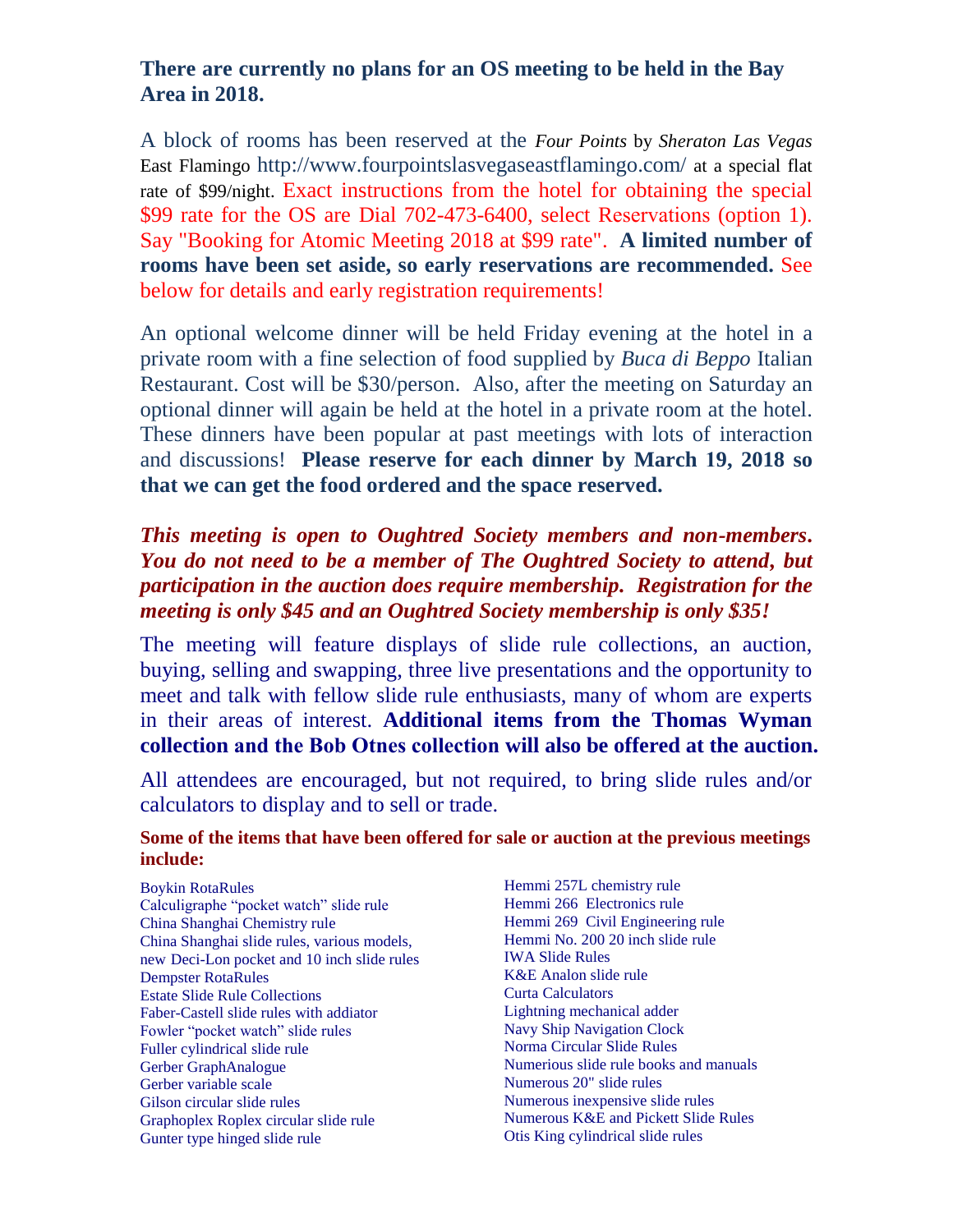*This is an excellent opportunity to enhance your collection, learn from fellow collectors, and enjoy a unique slide rule experience.* 

#### *Register now!*

#### **Date**

Saturday, April 20, 2019.

#### **Location**

The Atomic Testing Museum -- In Association with the Smithsonian Institution 755 East Flamingo Road Las Vegas, NV 89119

#### **Schedule**

**9:00** Room opens, Set up displays, Coffee and muffins provided.

**9:15** Circulate, View displays, Meet collectors, Exchange ideas, Evaluate items for sale, Brief introductions. (**No sales until after the auction**.)

**10:30** Presentation #1 25 minutes, 5 minutes questions

**11:00** Presentation #2 25 minutes, 5 minutes questions

**11:30** Break for lunch (see Lunch Options below); Walk across the street. Museum security will be present and the meeting room will be locked during our absence.

**1:00** Setup and Inspection of items to be auctioned

**1:30** Auction of items followed by open selling and swapping.

**3:00** Afternoon break. Cookies and refreshments provided.

**3:15** Annual Meeting

**4:30** Begin pack up.

**5:00** Vacate room.

As mentioned above, an optional dinner on Saturday will also be held at 6:30 PM at the hotel in a private room with another fine selection of food catered by *Buca di Beppo* Italian Restaurant. Cost will be \$30/person.

#### **Registration**

The meeting registration fee is \$75. The registration fee is used to pay meeting expenses … meeting room rent, refreshments, tables, etc. The optional dinners may also be paid along with the registration fee. **Please register and pay for your dinners before March 15 so we can plan and order food and spaces.**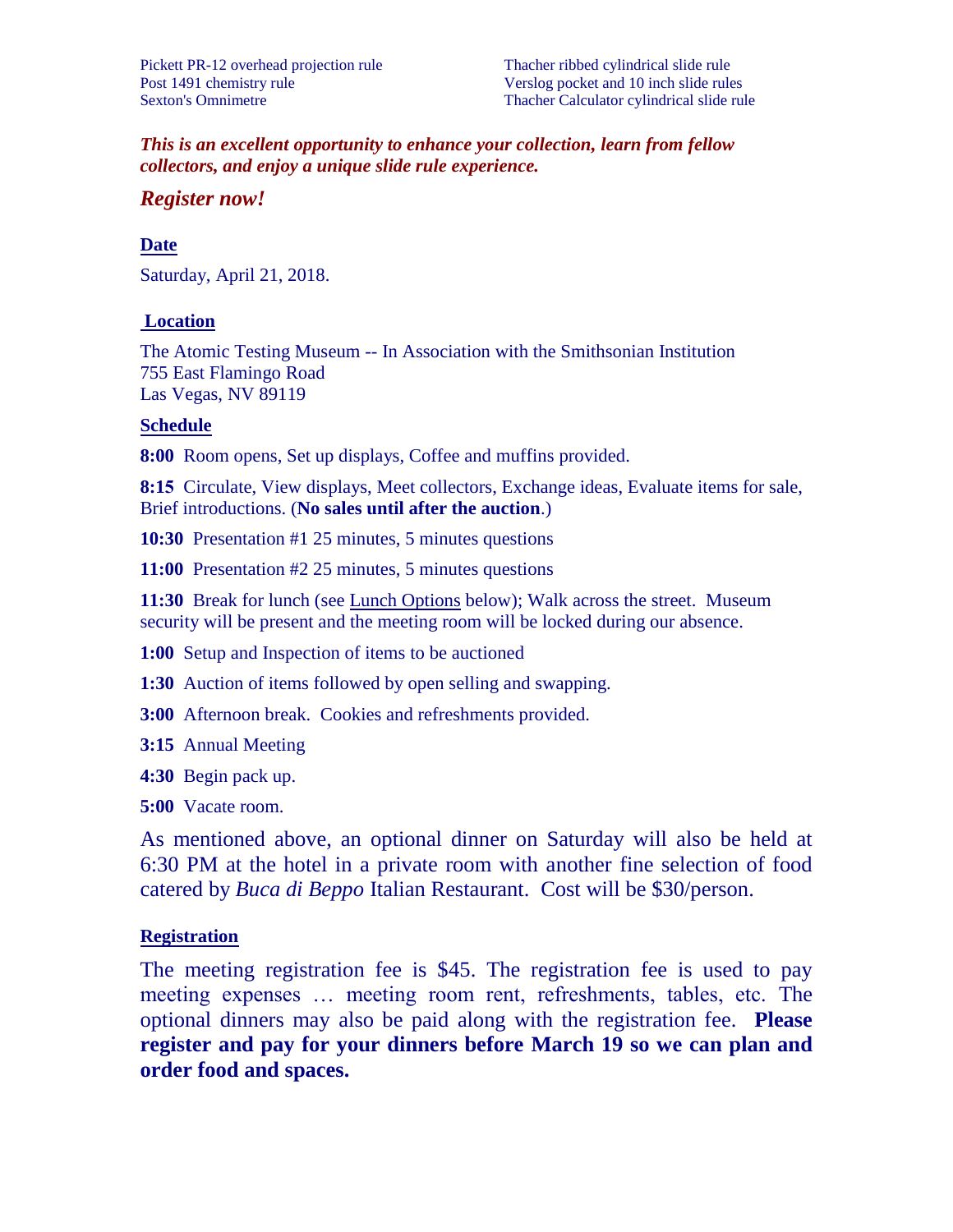• You may register for the meeting on the Oughtred Society's website. Or you may register by postal mail and send your fee(s) by check or money order to:

> The Oughtred Society 9 Stephens Court Roseville, CA 95678

*Please indicate that you are registering for the Annual Meeting, Las Vegas, April 20, 2019.* 

Upon receipt of your registration, we will send you an Email of acknowledgement. The first week in April we will send you a meeting packet containing complete detailed information and a list of attendees.

If you have a question or suggestion please Email us at secretary@oughtred.org

# **Lunch Options**

Directly across the street from the museum the following restaurants are located: Verona Pizza, Kabob Korner, Mr. Beijing, Indian Bistro, Roy's, and Jack In The Box, and down the street a block are Morton's Steak House, Buca di Beppo, Lawry's, and P.F. Chang's.

# **Headquarters Hotel**

The headquarters hotel for the meeting will be The Four Points by Sheraton Las Vegas East Flamingo, as mentioned above. This hotel is located 1.3 miles from the Las Vegas Strip at 4055 Palos Verdes Street, Las Vegas 89119 and is located across from the Atomic Testing Museum, within easy walking distance\*. This hotel does have shuttle service to the airport. A block of rooms is being set aside at a special rate of \$102/night, but the room must be reserved by March 15, 2019 at 5 PM Nevada time to retain this Oughtred Society special rate – after that date the room rate could be \$170 or more! Also note that cancellations after March 19 may result in a one night charge! For those who would like to spend extra time in Las Vegas, the rate will apply for three days prior to the meeting and for three days after the meeting.

There is city bus service on Flamingo Road, so those without a car could easily get to the Las Vegas Strip without walking far. McCarran Airport is located a very short taxi ride away, so again a car is not necessary. (It should be noted that the mega-sized hotels may appear to be close together - but they can be a long walk apart!).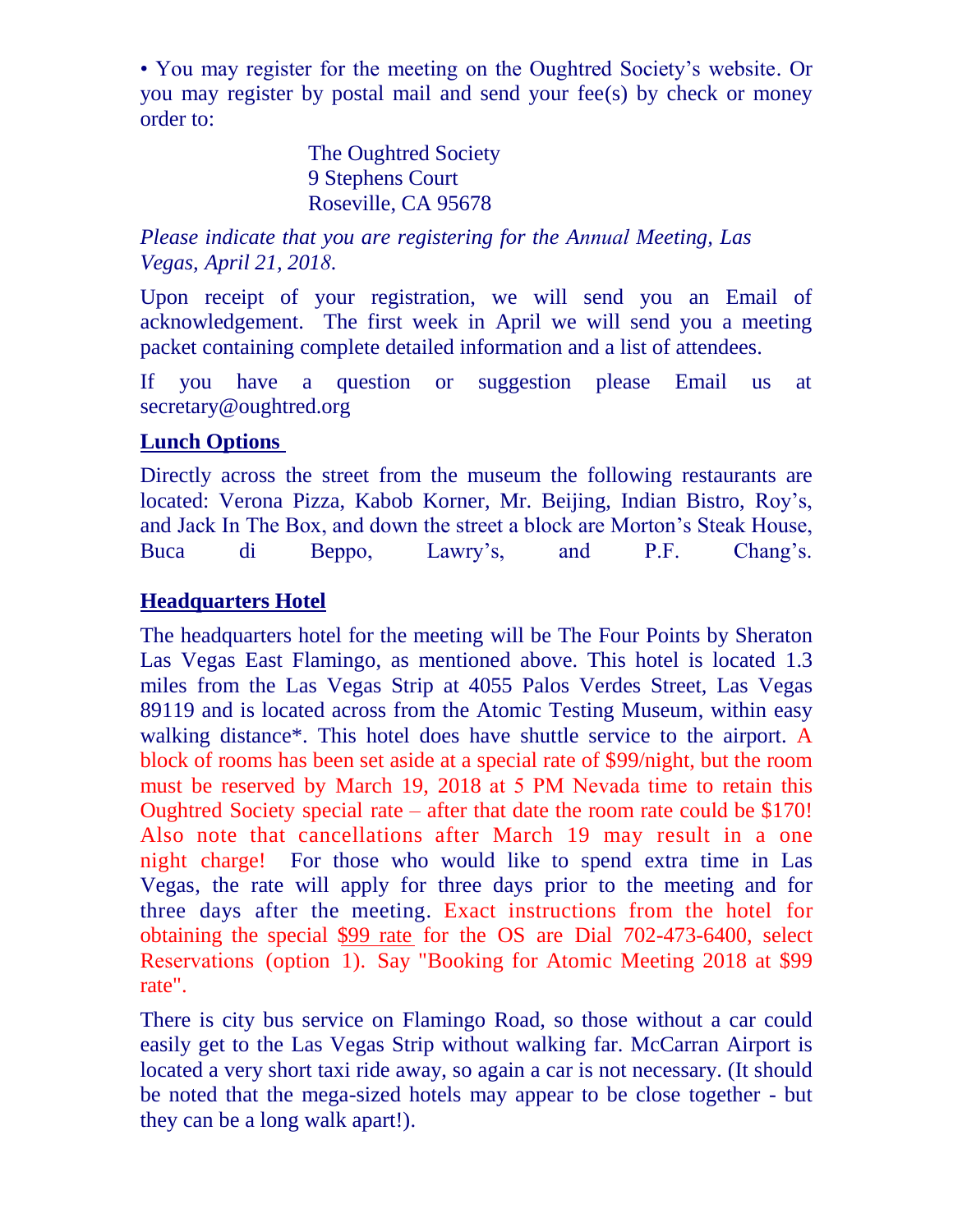\*If walking to the museum please use cross walks – Las Vegas continues to have street crossing fatalities – I want to see you all safely at the meeting!!!



#### **New Hoover Dam Bridge Bypass**

The new bridge across the Colorado River connecting Las Vegas with Arizona is open. The bridge is truly a spectacular engineering achievement and is worth seeing!



# **Museums, Galleries, and Collections in Las Vegas**

Cars, cacti, pinball machines, wax figures, and art. They do not have much in common, but you can see them all in Las Vegas. You can also see organs (the body kind), icthyosaur bones (that is Nevada's state fossil) and a 38-caliber Colt Detective revolver used in the 1929 St. Valentine's Day Massacre. Take a ride on a super old train that moves slower than the walkers on the nearby trail. Learn way more about the human body than your gym coach ever taught you. From the historical to the just plain badass, you can see it all in Las Vegas. [Note some of these are some distance from Las Vegas!]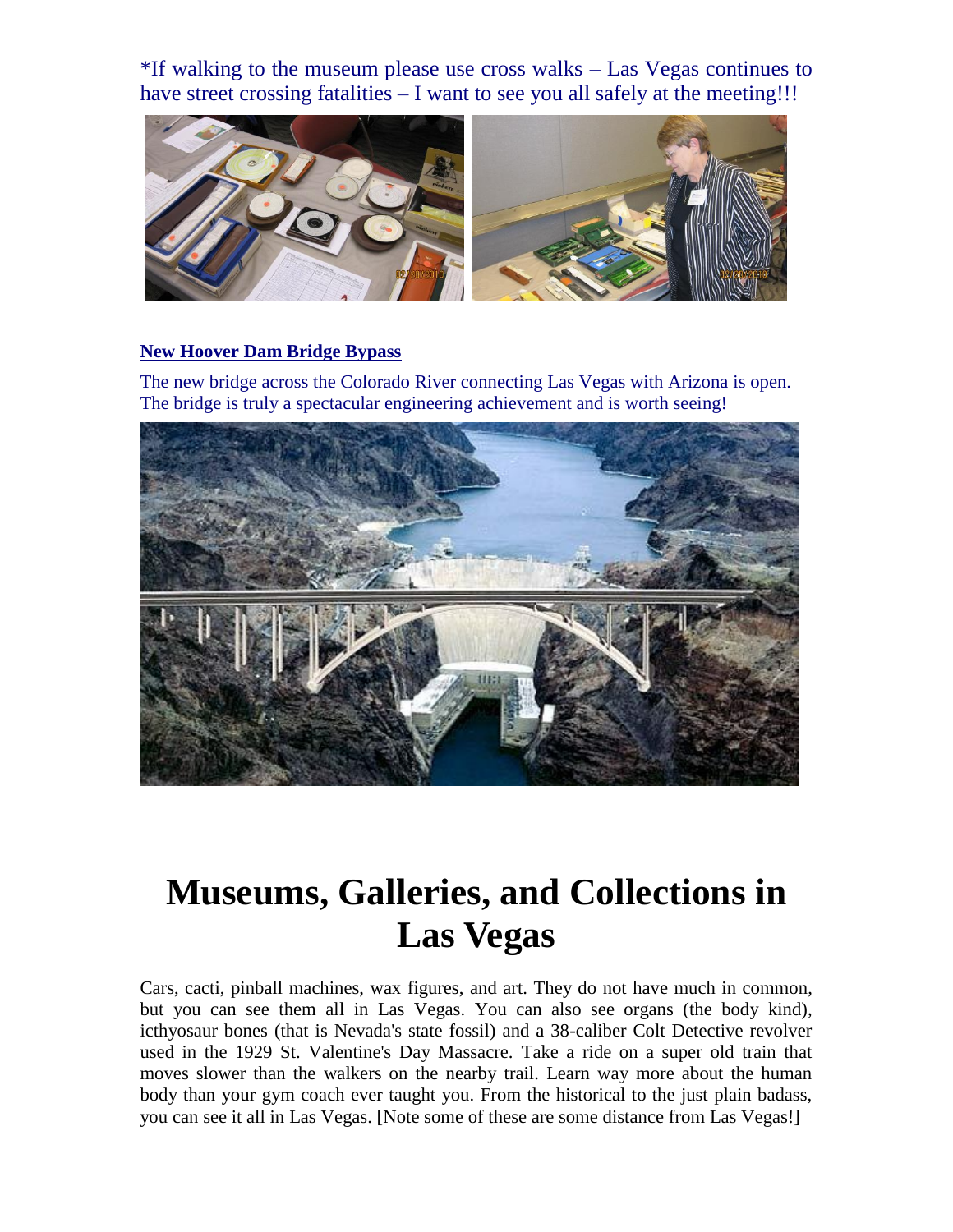# **Museums, Galleries and Collections**



[The Art of Richard MacDonald W](https://www.vegas.com/attractions/on-the-strip/bellagio-richard-mcdonald-art/index.html)ith two locations (one inside the Bellagio, one at City Center), visitors can see world-renowned Richard MacDonald's bronze statues of dancers, models or animals.



[Auto Collections at The LINQ T](https://www.vegas.com/attractions/on-the-strip/quad-auto-collections/index.html)he Auto Collections at The LINQ is an auto enthusiast's dream. Featuring 350 classic cars that span more than a century, every single one is available for purchase.





[Bellagio Gallery of Fine Art F](https://www.vegas.com/attractions/on-the-strip/bellagio-gallery/index.html)eaturing exhibitions of art and objects from all over the world, the Bellagio Gallery of Fine Art is sure to attract art lovers. [more info](https://www.vegas.com/attractions/on-the-strip/bellagio-gallery/index.html)



[Bodies...The Exhibition B](https://www.vegas.com/attractions/on-the-strip/luxor-bodies/index.html)odies showcases 13 whole-body specimens and over 260 organs and partial body specimens in an educational experience like none other. [more info](https://www.vegas.com/attractions/on-the-strip/luxor-bodies/index.html)



[Clark County Museum I](https://www.vegas.com/attractions/off-the-strip/clark-county-museum/index.html)f you're planning on driving to the Hoover Dam -- or want to travel back in time -- the Clark County Museum is one stop you do not want to miss

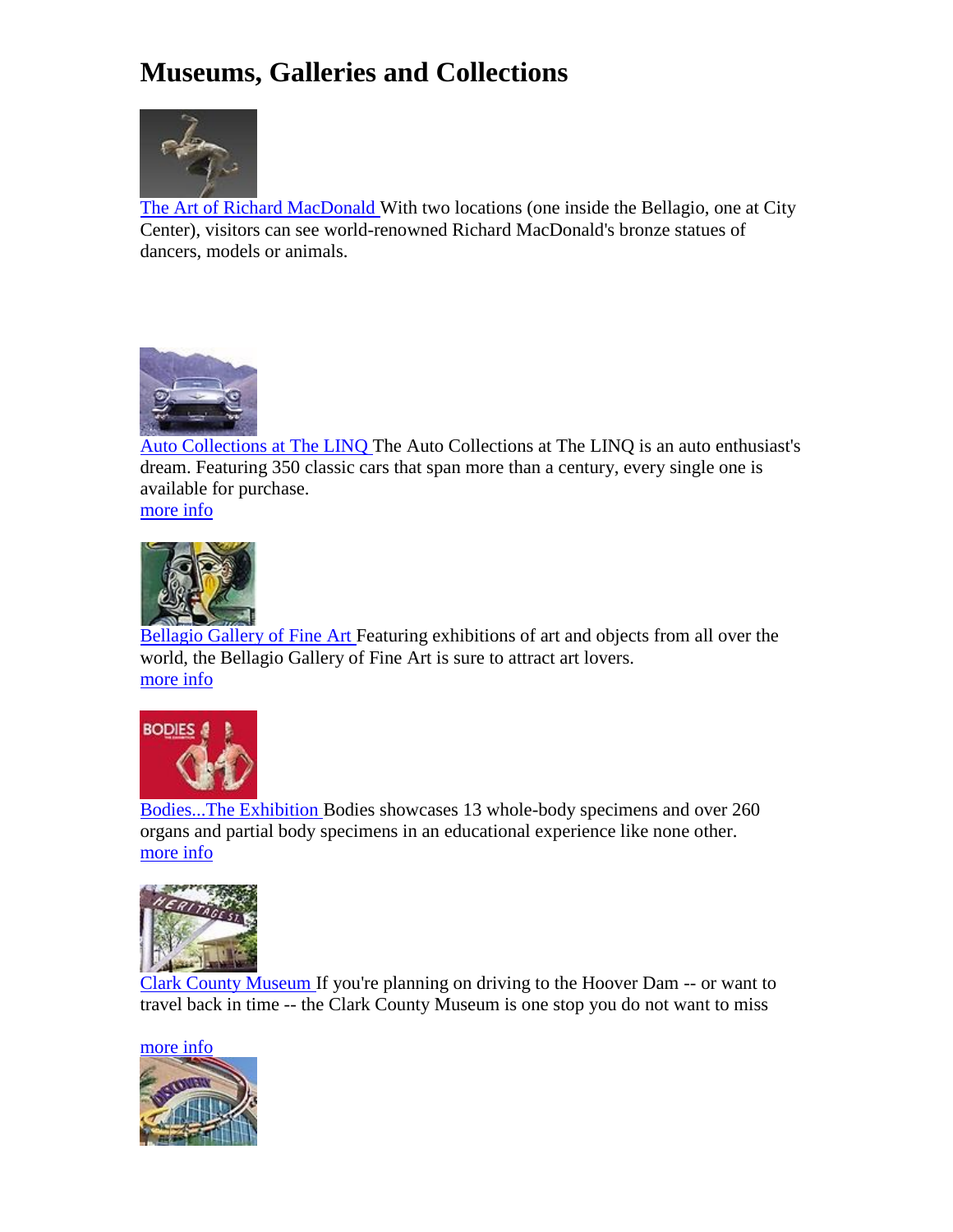[Discovery Children's Museum M](https://www.vegas.com/attractions/off-the-strip/discovery-childrens-museum/index.html)ore than 100 hands-on exhibits in the arts, humanities, and sciences at one of the country's largest children's museums. [more info](https://www.vegas.com/attractions/off-the-strip/discovery-childrens-museum/index.html)



[Erotic Heritage Museum T](https://www.vegas.com/attractions/off-the-strip/erotic-heritage-museum/index.html)he Erotic Heritage Museum is 24,000 square feet and two stories of exhibits that promote the preservation and acceptance of human sexuality. [more info](https://www.vegas.com/attractions/off-the-strip/erotic-heritage-museum/index.html)



[Ethel M Chocolate Factory Tour and Cactus Garden E](https://www.vegas.com/attractions/off-the-strip/ethel-m/index.html)thel M Chocolates panders to the sweet tooth in all of us. After the tour, visitors can stroll through the ocotillo, prickly pear, and saguaros in the cactus garden.

[more info](https://www.vegas.com/attractions/off-the-strip/ethel-m/index.html)



[Graceland Presents ELVIS: The Exhibition E](https://www.vegas.com/attractions/off-the-strip/elvisexhibitwestgate/index.html)lvis is in the building. Graceland has brought its first permanent Elvis exhibit outside of Graceland to Vegas. See his cars, costumes from his Vegas shows and more.

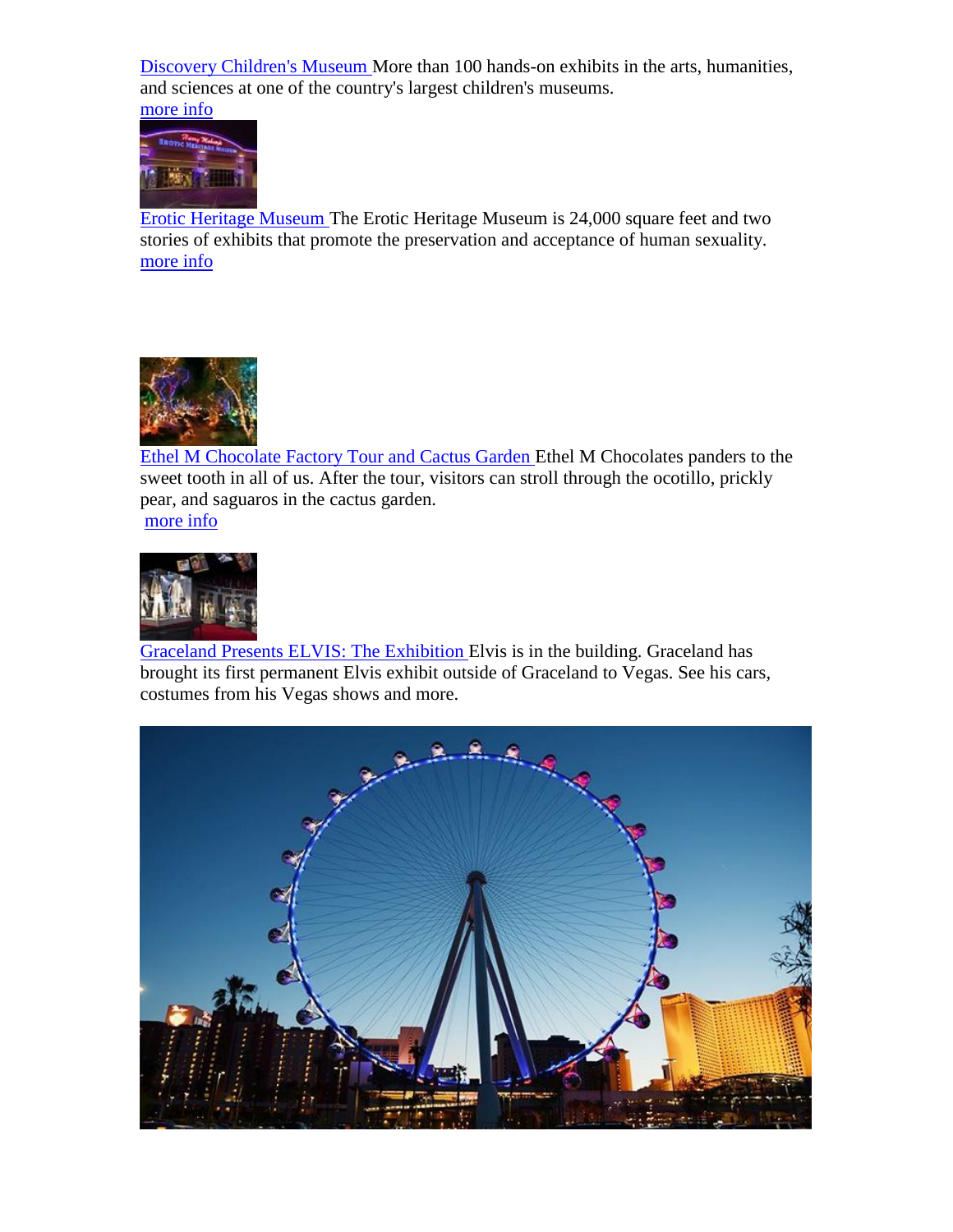**THE HIGH ROLLER: THE WORLD'S TALLEST OBSERVATION WHEEL** Shining bright on the Las Vegas Strip, the 550-foot-tall High Roller, measuring 520 feet in diameter eclipses both the London Eye and Singapore Flyer.

[more info](https://www.vegas.com/attractions/off-the-strip/elvisexhibitwestgate/index.html)



[Hollywood Cars Museum T](https://www.vegas.com/attractions/on-the-strip/hollywood-cars-museum/index.html)he Hollywood Cars Museum is home to the world's most famous movie cars like the DeLorean from "Back to the Future," KITT from "Knight Rider" and General Lee from "Dukes of Hazzard." [more info](https://www.vegas.com/attractions/on-the-strip/hollywood-cars-museum/index.html)



[Las Vegas Natural History Museum M](https://www.vegas.com/attractions/off-the-strip/natural-history-museum/index.html)arine life, Nevada's wildlife, and animated dinosaurs are featured, plus a children's hands-on learning room. [more info](https://www.vegas.com/attractions/off-the-strip/natural-history-museum/index.html)



[Lost City Museum W](https://www.vegas.com/attractions/near-las-vegas/lost-city-museum-overton/index.html)ith artifacts excavated from lost Anasazi sites, Lost City Museum pays homage to Moapa Valley's rich heritage. [more info](https://www.vegas.com/attractions/near-las-vegas/lost-city-museum-overton/index.html)



[Madame Tussauds Las Vegas M](https://www.vegas.com/attractions/on-the-strip/venetian-madame-tussauds/index.html)adame Tussauds features more than 100 exquisite wax figures of the world's most famous stars. [more info](https://www.vegas.com/attractions/on-the-strip/venetian-madame-tussauds/index.html)



[Marjorie Barrick Museum L](https://www.vegas.com/attractions/off-the-strip/marjorie-barrick-museum/index.html)ocated on the UNLV campus, The Marjorie Barrick Museum houses modern and contemporary art from the former Las Vegas Art Museum as well as an extensive collection of Pre-Columbian Art. [more info](https://www.vegas.com/attractions/off-the-strip/marjorie-barrick-museum/index.html)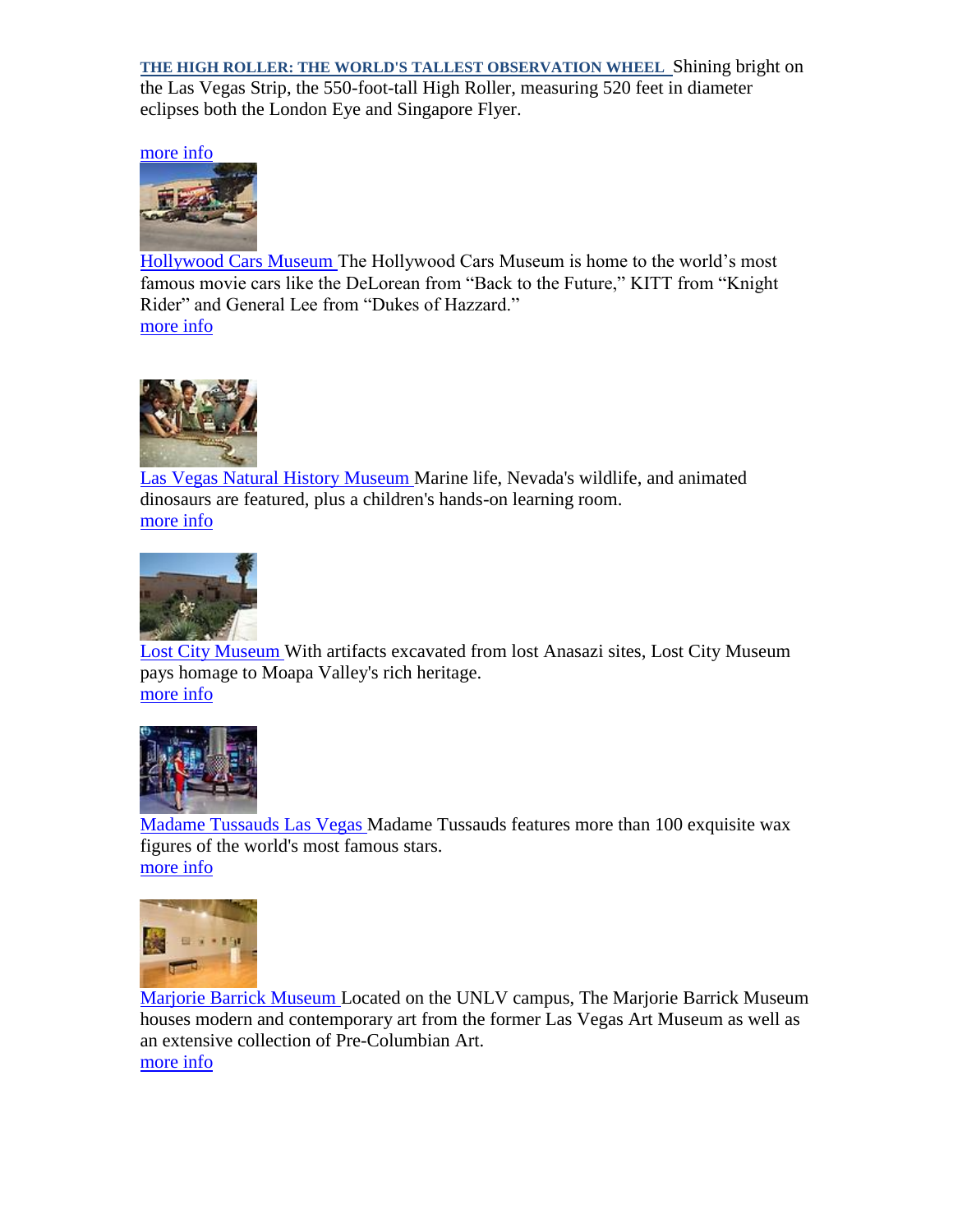

Martin Lawrence Galleries Located inside the Forum Shops at in Caesars Palace, the 26,000-square-foot showcase features hundreds of works including pieces from Andy Warhol, Roy Lichtenstein and Erté, among others. Call (702) 991-5190 for more info.



[Mob Museum L](https://www.vegas.com/attractions/off-the-strip/mob-museum/index.html)ocated in heart of downtown Las Vegas, the 41,000-square-foot Mob Museum is an interactive attraction showcasing the history of these famed gangsters. [more info](https://www.vegas.com/attractions/off-the-strip/mob-museum/index.html)



[National Atomic Testing Museum T](https://www.vegas.com/attractions/off-the-strip/atomic-testing-museum/index.html)he National Atomic Testing Museum captures all of the history, propaganda, and controversy of the nuclear tests that once took place only an hour away from Las Vegas. See 10,000 square feet of interactive displays, short films, timelines and much more. You can even test your own radioactivity! [more info](https://www.vegas.com/attractions/off-the-strip/atomic-testing-museum/index.html)



[Nevada State Railroad Museum F](https://www.vegas.com/attractions/near-las-vegas/nevada-railroad/index.html)un for all ages, visitors can ride an authentic train along the same tracks that once carried the cargo for the construction of Hoover Dam. The narration during the train ride offers fun facts about Boulder City and the Southwest desert.

[more info](https://www.vegas.com/attractions/near-las-vegas/nevada-railroad/index.html)



[Nevada State Museum T](https://www.vegas.com/attractions/off-the-strip/nevada-state-museum/index.html)he museum depicts Southern Nevada's plants, animals, fossils, and history from the Ice Age to modern times. [more info](https://www.vegas.com/attractions/off-the-strip/nevada-state-museum/index.html)



[P3 Studio at the Cosmopolitan P](https://www.vegas.com/attractions/on-the-strip/p3-studio-cosmopolitan/index.html)3 Studio on the third floor of The Cosmopolitan features contemporary artists from around the world creating interactive installations as part of an innovative artist-in-residence program.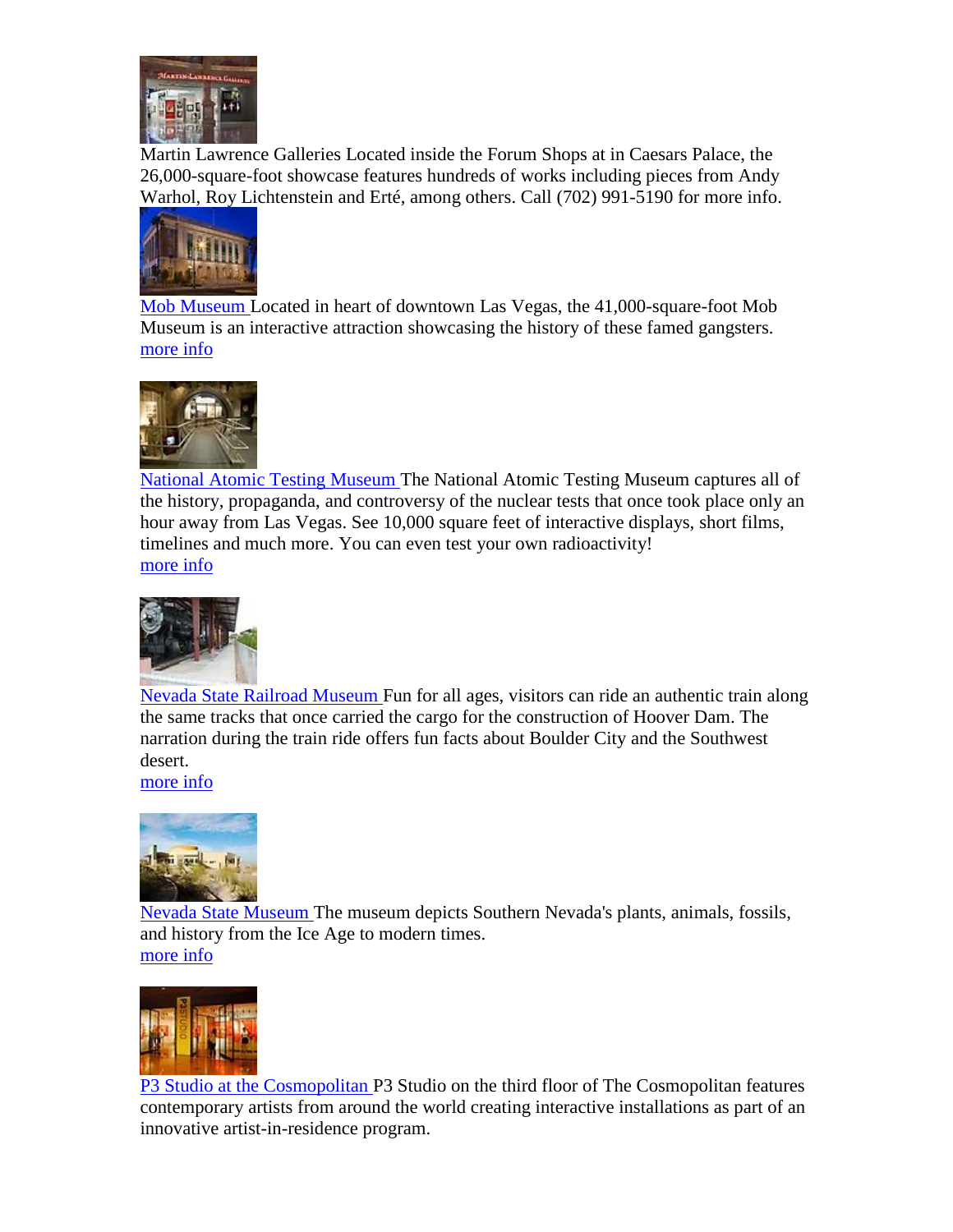

[Penske Wynn Ferrari Maserati A](https://www.vegas.com/attractions/on-the-strip/wynn-ferrari/index.html) longtime fan of the exquisite craftsmanship of Ferraris, Steve Wynn has created the ultimate tribute to the Italian carmaker with the opening of Penske Wynn Ferrari Maserati. [more info](https://www.vegas.com/attractions/on-the-strip/wynn-ferrari/index.html)



Peter Lik Mandalay Located inside the Shoppes at Mandalay Bay, the 3,266-square-foot gallery features 55 of Lik's world-famous photographs, including his famous shots "Sacred Sunrise" and "Eternal Beauty". Call (702) 309-9888 for more info.



[Pinball Hall of Fame P](https://www.vegas.com/attractions/off-the-strip/pinball-hall-of-fame/index.html)inball aficionados, rejoice! Featuring a total of 141 pinball machines, Pinball Hall of Fame exhibits popular games from the 1950s through the 1990s, including retro arcade games like Super Mario Brothers. The best thing of all? You can play every single one of them. So go ahead and bring that pocketful of quarters. [more info](https://www.vegas.com/attractions/off-the-strip/pinball-hall-of-fame/index.html)



[Springs Preserve F](https://www.vegas.com/attractions/off-the-strip/springs-preserve/index.html)rom interactive learning stations and an indoor flood exhibit to the eight-acre botanical gardens and walking trails, Springs Preserve celebrates the colorful nature of Las Vegas. [more info](https://www.vegas.com/attractions/off-the-strip/springs-preserve/index.html)



[Titanic: The Artifact Exhibition F](https://www.vegas.com/attractions/on-the-strip/luxor-titanic/index.html)eaturing more than 300 artifacts, as well as breathtaking replicas from the famous ship, the Titanic exhibit truly brings history to life. [more info](https://www.vegas.com/attractions/on-the-strip/luxor-titanic/index.html)